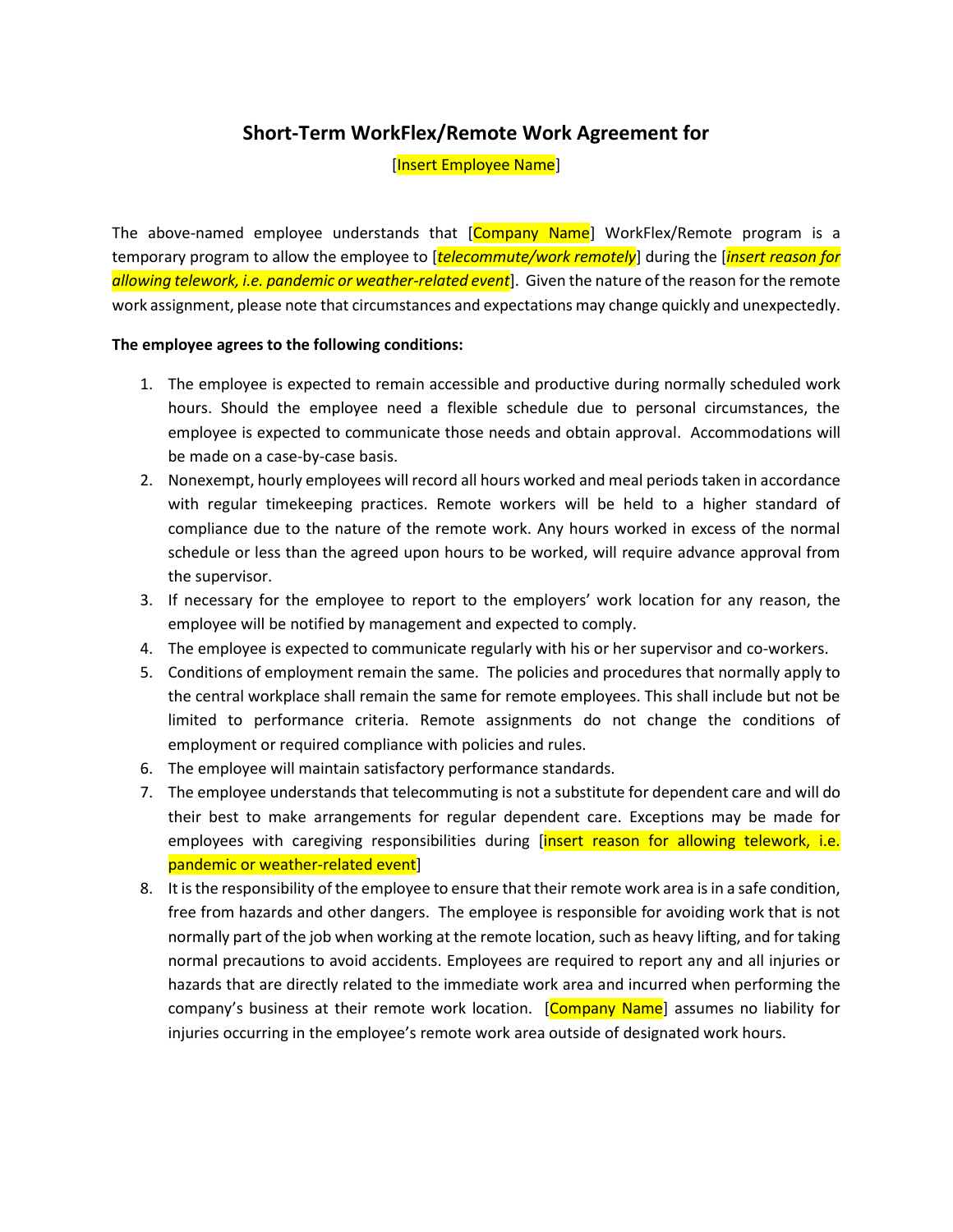The following equipment will be provided by the Company:

| <b>Description of Equipment</b> | Serial No. | Date Provided |
|---------------------------------|------------|---------------|
|                                 |            |               |
|                                 |            |               |
|                                 |            |               |

The employee is expected to supply following equipment:

| Description of Equipment |  |  |
|--------------------------|--|--|
|                          |  |  |
|                          |  |  |
|                          |  |  |

The employee agrees that [Company name] equipment will not be used by anyone other than the employee and only for business-related work. The employee will not make any changes to security or administrative settings on [Company name] equipment. The employee understands that all tools and resources provided by the company shall remain the property of the company at all times.

The employee agrees to protect company tools and resources from theft or damage and to report theft or damage to his or her manager immediately.

The employee agrees to comply with [Company name]'s policies and expectations regarding confidentiality and information security. The employee will be expected to ensure the protection of proprietary company and customer information accessible from their home offices.

[Company name] will reimburse employee for the following expenses:

\_\_\_\_\_\_\_\_\_\_\_\_\_\_\_\_\_\_\_\_\_\_\_\_\_\_\_\_\_\_\_\_\_\_\_\_\_\_\_\_\_\_\_\_\_\_\_\_\_\_\_\_\_\_\_\_\_\_\_\_\_\_\_\_

Employee shall submit expense reports with attached receipts in accordance with [Company] name]'s expense reimbursement policy.